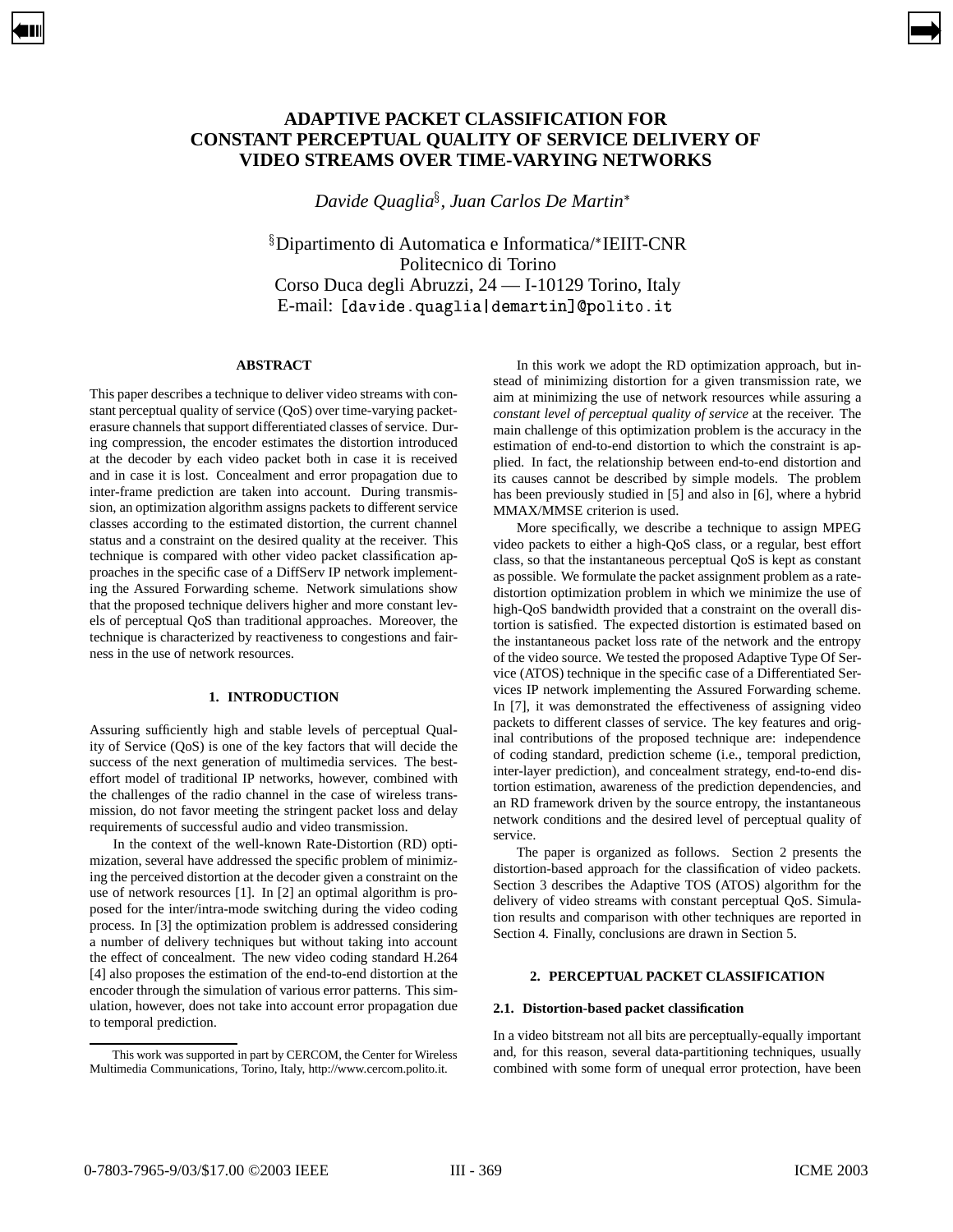developed. The problem has two main aspects: 1) the estimation of the perceptual importance of each bitstream element, and 2) the allocation of resources (high-QoS bandwidth, forward error correction, etc.) to protect them from channel errors. This Section deals with the former issue, while the latter will be addressed in the next Section.

<span id="page-1-0"></span>[➡](#page-0-0)

Classic data partitioning identifies the elements of the compressed bitstream that are statistically more important and then consistently protects them. This work proposes, instead, to estimate the importance of each individual video packet according to the distortion it generates at the decoder, as in [8]. If a packet arrives at the receiver, the distortion associated to it is solely due to the source coding process. If a packet is lost, it will cause a distortion that depends on the replacement data generated by the error concealment technique plus, in case of inter-frame prediction, the distortion due to error propagation in future frames.

Figure 1 shows the block diagram of the proposed classification process. The encoder takes the uncompressed video source and produces a set of data units (i.e., for MPEG, slices) which will be sent on the network as video packets. Let  $B_i$  be the size of the -th data unit. The packet classifier computes the *encoding distortion*, denoted as  $\hat{D}_i$ , by comparing the decoded pixels with the corresponding pixels in the uncompressed video source; the encoding distortion measures the effectiveness of the source coding for the given data unit. The *concealment distortion*, denoted as  $\tilde{D}_i$ , is computed by simulating the concealment process on each data unit; the concealment distortion measures the effectiveness of the error concealment on the given data unit. Regarding the simulated recovery of the data unit, assumptions about the current state of the receiver need to be made, as in [2]. For low levels of packet losses it suffices to assume that the data needed by the concealment technique has been correctly received.

In the context of rate-distortion optimization and of IP networks supporting the Differentiated Services (DiffServ) Model, as in this paper, the RD optimization algorithm takes into account the set of values  $\{B_i, \hat{D}_i, \tilde{D}_i\}$ , the current packet loss rate and the desired value of perceptual QoS and then sets the *ToS field* in each IP packet to indicate the class to which the packet belongs.

From a complexity point of view,  $\{B_i, \hat{D}_i, \tilde{D}_i\}$  can be easily generated as a by-product of the encoding operation at little or no extra cost in terms of computation. The rate-distortion optimization, instead, is performed during transmission since it takes into account the current channel status. In Section 3 an optimization algorithm, whose complexity grows linearly with the number of the data units, is presented.

#### **2.2. Extension to motion-compensated video sequences**

In case of inter-frame prediction, the distortion introduced by a lost data unit not only affects the corresponding pixels in the current frame but also propagates to future frames that use such pixels for prediction. For this reason  $D_i$  should take into account both present and future distortion terms. The error on a generic pixel  $k$  also affects all those pixels that use pixel  $k$  as prediction. The pixel-level concealment distortion, denoted as  $\tilde{d}_k$ , may be roughly approximated assuming that the distortion associated to each predicted pixel is the same as the distortion on pixel  $k$ . Mathematically, the distortion in the current frame is, therefore, multiplied by  $\alpha_k + 1$  where  $\alpha_k$  is the number of predicted pixels depending on pixel k (known at encoding-time). The concealment distortion  $\tilde{D}_i$ of the  $i$ -th data unit is the sum of the distortion contributions of its



[➡](#page-2-0)

**Fig. 1**. Block diagram of the proposed classification technique.

pixels. This definition of  $D_i$  can be straightforwardly extended to all types of prediction.

# **3. OPTIMAL CONSTANT-QUALITY NETWORK-ADAPTIVE CLASSIFICATION**

The proposed technique aims at keeping the perceived quality as constant as possible. It is based on the assumption that the transmission channel can be partitioned into "virtual" sub-channels, each characterized by a different packet loss rate. This Section describes a method to use the most reliable classes to deliver the perceptually most important packets.

For simplicity's sake we deal with two classes, a *premium* class with low packet loss rate and a *regular* best-effort class with potentially unbounded losses. The process of assigning each packet to one of the two classes is called *packet marking*. We refer to the proposed marking technique as the Adaptive Type Of Service (ATOS) algorithm.

Each video source uses the ATOS algorithm to allocate the premium bandwidth depending on 1) the desired perceptual quality of service (PQoS) at the decoder and 2) the packet loss rate of the network. The desired PQoS is specified for the whole sequence as the maximum PSNR decrease (in dB) with respect to the error-free sequence (PSNR is computed with respect to the original uncompressed frames); the instantaneous packet loss rate can be obtained from the receiver (e.g., through RTCP Receiver Report packets). The allocation of the premium share is performed for each "group of pictures" (GOP) to take into account the error propagation due to inter-frame prediction. This choice increases the algorithmic delay; we assume, however, that this delay can be tolerated in non-interactive applications. Using periodically updated information on packet loss rate, the marking algorithm adapts the use of premium share to changes in network conditions.

Packets containing *sequence headers* or *picture headers* are marked as premium without further inspection. In fact, if these headers are corrupted, the decoder may skip the whole sequence or picture respectively, leading to severe loss of perceptual quality. The other packets of the GOP are marked according to the distortion that their loss would introduce at the decoder for a given level of packet loss rate. The goal is to minimize the use of premium share provided that the expected distortion at the receiver does not exceed the encoding distortion by a given threshold. This problem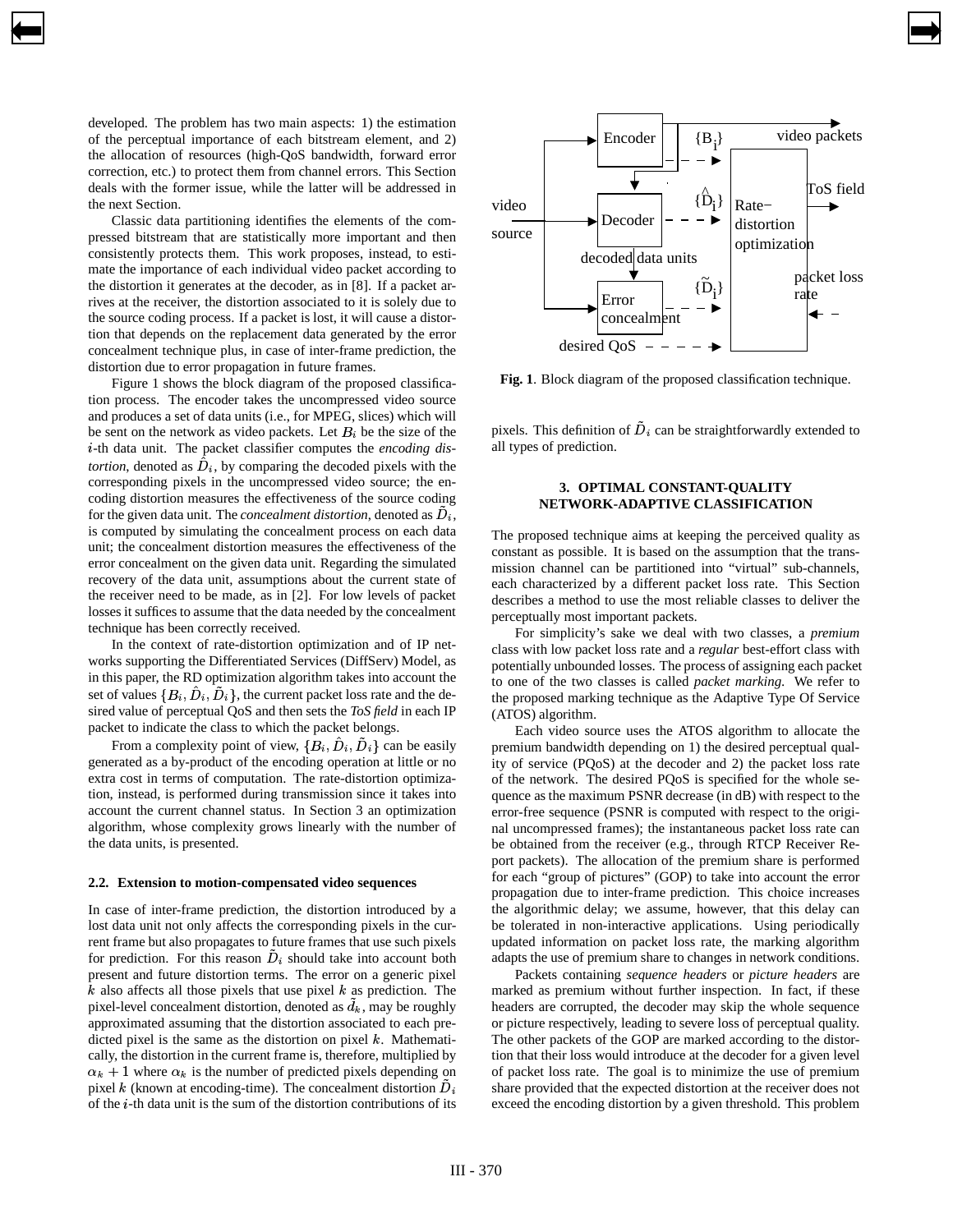can be formulated as follows:

<span id="page-2-0"></span>[➡](#page-1-0)

$$
\min_{m \in M} R(m), \text{ subject to } D(m) \le D_{max}, \tag{1}
$$

where  $m$  is a marking pattern,  $M$  is the set of all possible patterns,  $R(m)$  is the number of premium bits,  $D(m)$  is the distortion of the received, and concealed, frames of the GOP with respect to the original uncompressed ones. If  $N$  is the number of data units in the GOP, then m can be defined as the vector  $(x_1, x_2, ..., x_N)$ , where  $x_i$  is 1 if the *i*-th data unit is marked as premium, and 0 otherwise. Let  $p_0$  and  $p_1$  be the packet loss rates of the regular and premium class respectively. Let  $\hat{D}_i$  and  $\tilde{D}_i$  be the encoding and concealment distortions of the  $i$ -th data unit as described in Section 2; then the expected contribution to distortion of the  $i$ -th data unit in function of  $x_i$  can be defined as follows

$$
D_i(x_i) = \begin{cases} p_0 \tilde{D}_i + (1 - p_0) \hat{D}_i & \text{if } x_i = 0, \\ p_1 \tilde{D}_i + (1 - p_1) \hat{D}_i & \text{if } x_i = 1. \end{cases}
$$
 (2)

Therefore the initial problem (1) can be reformulated as follows

$$
\min_{m \in M} \sum_{i=1}^{N} B_i x_i \text{ subject to } \sum_{i=1}^{N} D_i(x_i) \le K \sum_{i=1}^{N} \hat{D}_i, \quad (3)
$$

where  $B_i$  is the size of the *i*-th data unit and K is the multiplicative increase of the distortion corresponding to an additive reduction of the PSNR (in dB) at the decoder. In general  $p_0$  and  $p_1$  vary with time according to channel conditions, while  $K$  is a system-defined parameter that remains constant. Equation (3) controls the endto-end distortion of the video sequence through GOP-level allocation of the premium bandwidth according to source entropy and channel conditions. In fact, in (2)  $\hat{D}_i$  and  $\tilde{D}_i$  depend on the effectiveness of the source coding and error concealment respectively, while  $p_0$  and  $p_1$  model the channel state.

Given (3), the constrained minimization in (1) can be converted into an equivalent unconstrained problem by merging rate and distortion through the Lagrangian multiplier  $\lambda$ , as shown in  $(4).$ 

$$
J(\lambda) = R(m) + \lambda D(m). \tag{4}
$$

This problem is solved using a fast iterative approach known as the bisection algorithm [1], whose complexity grows linearly with the number of data units in the GOP.

### **4. SIMULATION RESULTS**

The NS-2 package [9] was used to simulate the transmission of MPEG-2 video sequences over a Differentiated Services IP network implementing the Assured Forwarding (AF) scheme [10]. With reference to Section 3 the AF class represents the premium class, while the best-effort (BE) class represents the regular class. We assumed that the packet loss rate  $p_1$  of the AF class is negligible, an assumption confirmed by the simulation results.

In the simulated network scenario ten sources transmit video packets to their corresponding receivers. All flows transit through the same bottleneck which has a bandwidth of 6 Mb/s. The other links are oversized in bandwidth not to impact on the results. Each video source produces RTP/UDP packets which are marked according to one of the marking techniques under investigation.

We used the *Foreman* video sequence. The sequence format is QCIF ( $176 \times 144$  pixel) and contains 100 frames. Each GOP consists of an  $I$ -picture followed by nine  $P$ -pictures. To keep the encoding quality constant we used a fixed quantization factor. The encoder is a modified version of the Test Model 5 Encoder by the MPEG Software Simulation Group. For decoding, we used the MPEG-2 Reference Decoder version 1.2 by the same authors; the decoder was modified to implement a simple concealment technique, i.e., lost areas are replaced with the corresponding ones in the previous frame.

[➡](#page-3-0)

The following four test cases are considered: 1) ATOS classification, 2) Fixed-AF-share classification, 3) 100% best-effort (BE) traffic, and 4) Prescient BE sources. Each test case consists of ten video sources implementing the same classification technique. Sources begin to transmit at different times to avoid potential synchronization problems. The simulation length is 600 s for all test cases (the original video sequence is concatenated with itself 150 times). Sources transmit (except in test case 4) at an average bitrate of 620 kb/s, which corresponds to a PSNR of 35.6 dB, with standard deviation of 0.68. To vary the network state during the simulations, one of the ten sources (referred below as source 1) stops to transmit for 150 s at time 100 s and 350 s. When source 1 is active, the aggregate bitrate exceeds the bottleneck capacity, causing an overall packet loss rate of approximately 3%.

 $\sum \hat{D}_i$ , (3) In Test Case 1, parameter K of Equation (3) was set to 1.26, corresponding to 1 dB of maximum PSNR decrease (computed with respect to the original uncompressed frames). Test Case 2 illustrates the behavior of an implementation of the a priori data partitioning approach. Within each GOP the technique always marks what experimentally we found to be the most important bitstream elements, that is, the  $I$ -picture, the first  $P$ -picture and all headers (see Figure 2). In Test Case 3 all traffic is assigned to the BE class. In Test Case 4, Prescient Best-Effort, the source bitrate is chosen a priori to avoid packet drops. Each source was thus coded with a higher quantization factor to obtain the target bitrate of 600 kb/s, corresponding to a PSNR of 34.5 dB (standard deviation of 1.3).

> Figure 2 shows the allocation of the AF bandwidth within a GOP for both an ATOS and a Fixed-AF-share source. The AF share is about 30% for both sources. For this specific example, the distortion-based classification algorithm counterintuitively protects the first and the second  $P$ -frames more than the  $I$ -frame itself. Figure 3 compares the allocation of the AF bandwidth as a function of time for both an ATOS and a Fixed-AF-share source. The ATOS source, as desired, uses AF bandwidth as network conditions demands (i.e., mostly during congestions), then releases it.

> Table 1 compares the PSNR performance of all tested classification techniques. PSNR standard deviations are also shown since they are a good indication of how stable is the perceptual quality of service. For the ATOS technique the decrease in PSNR with respect to the error-free sequence is less than 1 dB (34.8 versus 35.6 dB), as desired. Moreover, ATOS outperforms the Fixed-AFshare approach, achieving a substantially higher  $(+2.3 \text{ dB})$  as well as more constant PSNR. The results for the ATOS technique are indeed quite close to those obtained with the prescient ideal approach of Test Case 4.

> Table 2 compares five typical video sources for Test Case 1. The PSNR values, all quite similar, suggest that the ATOS algorithm leads to a fair use of networks resources among competing video streams. Source 1 experiences a higher average byte loss rate since, by simulation design, while it is active, the network is always congested. Higher loss rates lead, as expected, to a larger use of AF bandwidth to achieve the desired level of PQoS.

> Video transmission assigning all packets to the AF class was also simulated. As expected, however, when 100% of the traffic is